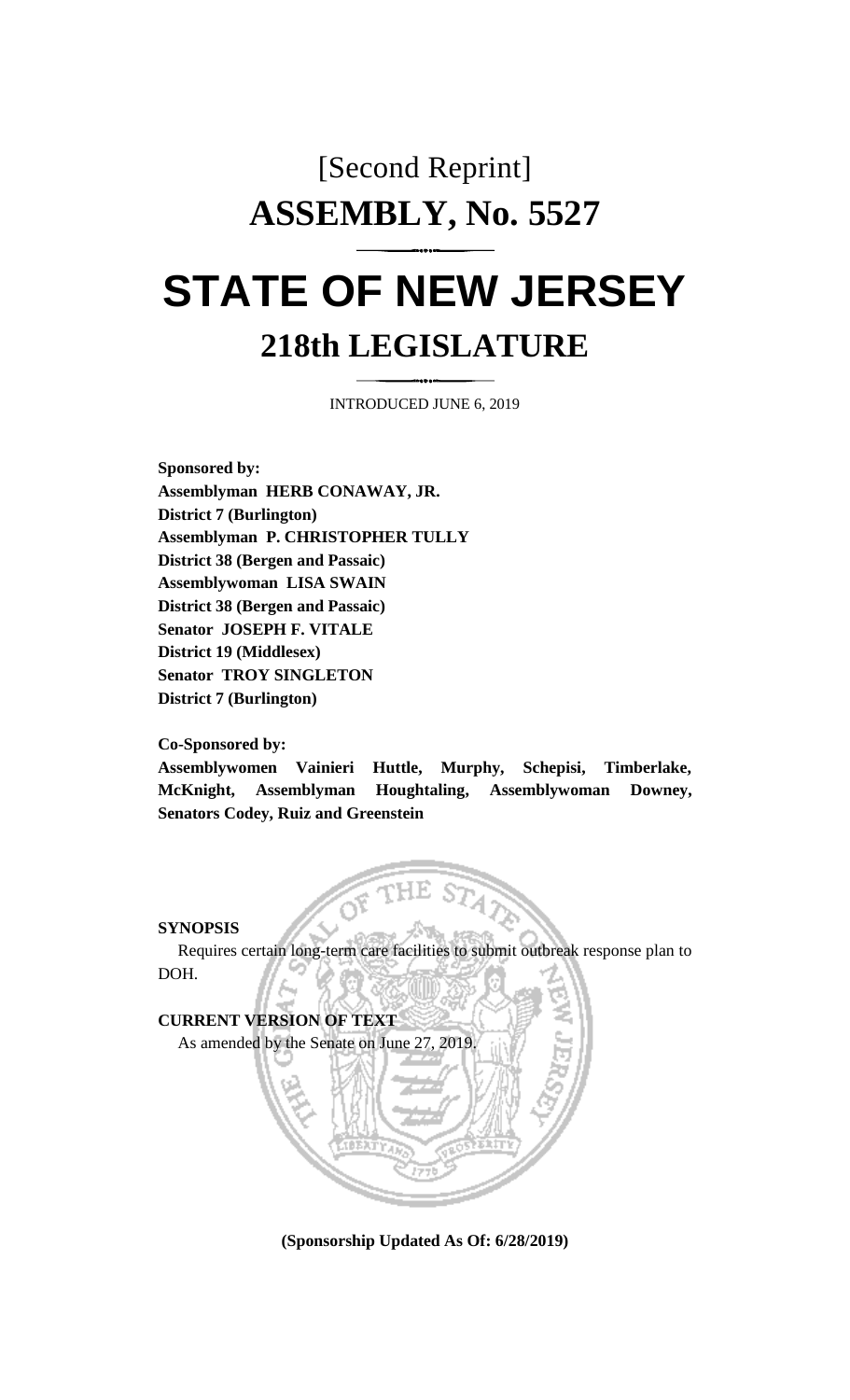**AN ACT** concerning certain long-term care facilities and supplementing Title 26 of the Revised Statutes. **BE IT ENACTED** *by the Senate and General Assembly of the State of New Jersey:* 1. a. As used in this section: <sup>1</sup> <u>Cohorting</u>" means the practice of grouping patients who are or are not colonized or infected with the same organism to confine 10 their care to one area and prevent contact with other patients. 11 <sup>2</sup> <u>"Department" means the Department of Health.</u> "Endemic level" means the usual level of given disease in a geographic area.**<sup>2</sup>** "Isolating" means the process of separating sick, contagious persons from those who are not sick.**<sup>1</sup>** "Long-term care facility" means a nursing home, assisted living residence, comprehensive personal care home, residential health care facility, or dementia care home licensed pursuant to P.L.1971, c.136 (C.26:2H-1 et seq.). 20 <sup>2</sup> Long-term care facility that provides care to ventilator- dependent residents" means a long-term care facility that has been licensed to provide beds for ventilator care. "Outbreak" means any unusual occurrence of disease or any disease above background or endemic levels.**<sup>2</sup>** b. Notwithstanding any provision of law to the contrary, the 26 <sup>2</sup> [Department of Health<sub>1</sub> department<sup>2</sup> shall require long-term care 27 facilities <sup>1</sup>[that provide care to ventilator-dependent residents]<sup>1</sup> to 28 develop [and submit to the department]<sup>2</sup> an outbreak response plan within 180 days after the effective date of this act, which plan shall be customized to the facility, based upon national standards and developed in consultation with the facility's infection control 32 committee <sup>2</sup>, if the facility has established an infection control 33 committee<sup>2</sup>. At a minimum, each facility's plan shall include, but shall not be limited to: (1) a protocol for isolating and cohorting infected and at-risk patients in the event of an outbreak of a **<sup>1</sup> [**life-threatening,**] 1** 37 contagious disease <sup>1</sup><sub>L</sub>, or of a similar health emergency at a 38 facility,  $\mathbf{I}^1$  until the cessation of the outbreak  $\mathbf{I}$  [or emergency  $\mathbf{I}^1$ ; (2) clear policies for the notification of **<sup>1</sup> [**patients, patients'**]** 40 residents, residents<sup>'1</sup> families, <sup>1</sup>visitors,<sup>1</sup> and staff in the event of an outbreak of a **<sup>1</sup> [**life-threatening,**] 1** contagious disease**<sup>1</sup> [**, or of a 42 similar health emergency<sup> $\mathbf{I}^1$ </sup> at a facility; (3) information on the availability of laboratory testing, protocols for assessing whether facility visitors are ill, protocols to

**EXPLANATION – Matter enclosed in bold-faced brackets [thus] in the above bill is not enacted and is intended to be omitted in the law.**

**Matter underlined thus is new matter.**

**Matter enclosed in superscript numerals has been adopted as follows:**

**Assembly AHE committee amendments adopted June 6, 2019.**

**Senate floor amendments adopted June 27, 2019.**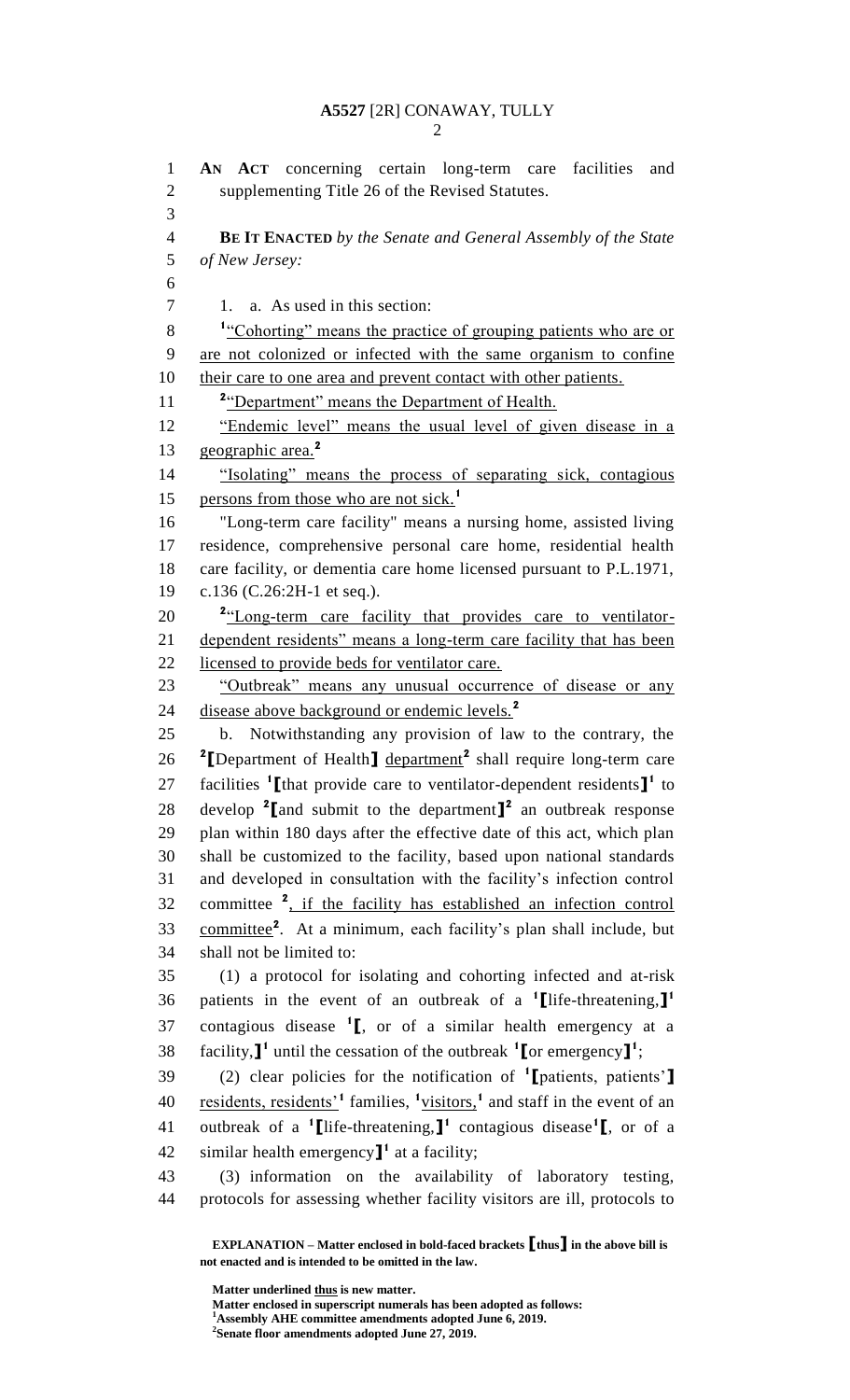require ill staff to not present at the facility for work duties, and

 processes for implementing evidence-based outbreak response measures; (4) **<sup>2</sup> [**policies to meet staffing, training, and facility demands during an infectious disease outbreak to successfully implement the outbreak response plan, including either employing on a full-time or part-time basis, or contracting with on a consultative basis: (a) an individual certified by the **<sup>1</sup> [**National Board of Infection Control in infection prevention and control**]** Certification Board of **Infection Control and Epidemiology<sup>1</sup>**; and (b) a physician who has completed an infectious disease fellowship; (5)**] 2** policies to conduct routine **<sup>1</sup> [**surveillance on**]** monitoring  $14 \quad \underline{\text{of}}^1$  residents and staff to quickly identify signs of a communicable disease that could develop into an outbreak; and  ${}^{2}$ **[**(6)**]** (5)<sup>2</sup> policies for reporting outbreaks to public health officials in accordance with applicable laws and regulations. c. **<sup>2</sup> [**Each long term care facility shall notify the department **[**,**] 1** on an annual basis **<sup>1</sup> [**unless otherwise required by the 20 department,**]** thereafter<sup>1</sup> of any material changes or updates to its 21 outbreak response plan. <sup>1</sup>The department shall, within 180 days of 22 the submission of the outbreak plan, review the plan and ensure that all criteria are satisfied as set forth in this act**]** (1) In addition to the requirements set forth in subsection b. of this section, the department shall require long-term care facilities 26 that provide care to ventilator-dependent residents to include in the 27 facility's outbreak response plan written policies to meet staffing, 28 training, and facility demands during an infectious disease outbreak to successfully implement the outbreak response plan, including either employing on a full-time or part-time basis, or contracting with on an consultative basis, the following individuals: (a) an individual certified by the Certification Board of Infection Control and Epidemiology; and

 (b) a physician who has completed an infectious disease fellowship.

 (2) Each long-term care facility that provides care to ventilator- dependent residents shall submit to the department the facility's outbreak response plan within 180 days after the effective date of 39 this act.

 (3) The department shall verify that the outbreak response plans 41 submitted by long-term care facilities that provide care to 42 ventilator-dependent residents are compliance with the requirements of subsection b. of this section and with the requirements of paragraph (1) of this subsection<sup>2</sup>.<sup>1</sup>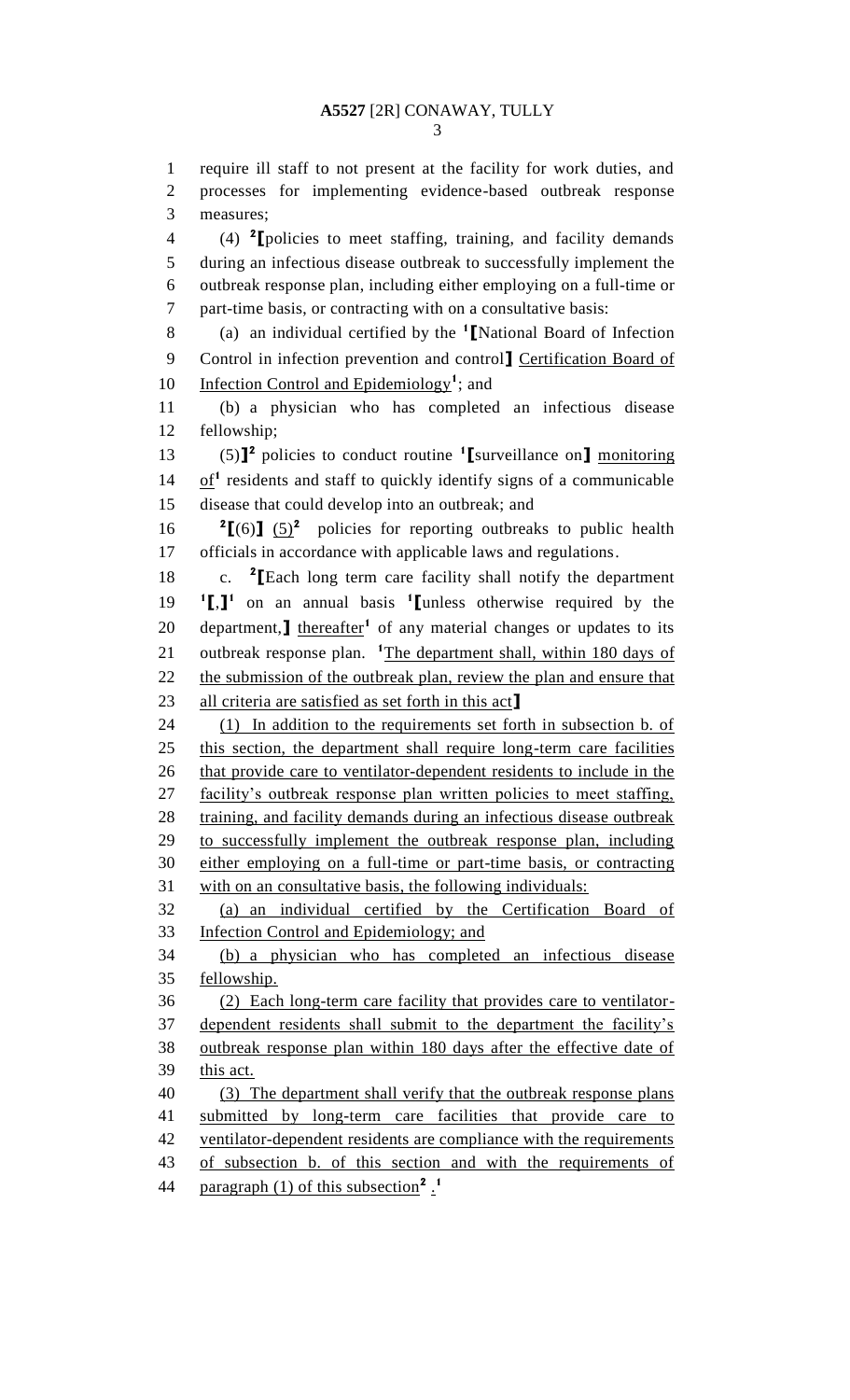d. **2 [**The Department of Health shall develop and implement procedures as are necessary for the submission of the long-term care facility outbreak response plans required pursuant to this section**]**

 (1) Each long-term care facility that submits an outbreak response plan to the department pursuant to subsection c. of this section shall review the plan on an annual basis.

 (2) If a long-term care facility that provides care to ventilator- dependent residents makes any material changes to its outbreak 10 response plan, the facility shall, within 30 days after completing the material change, submit to the department an updated outbreak response plan. The department shall, upon receiving an updated outbreak response plan, verify that the plan is compliant with the 14 requirements of subsections b. and c. of this section<sup>2</sup>.

 **[**e. Notwithstanding any provision of law to the contrary, the Department of Health shall, no later than 180 days after the submission of the outbreak response plan pursuant to subsection b. of this section, issue a certificate of need to a long-term care facility which the department determines is in need of a physical expansion of its facilities to permit the long-term care facility to execute the outbreak response plan submitted pursuant to subsection b. of this section.

 f. Notwithstanding any provision of law to the contrary, following the Department of Health's initial issuance of certificates of need pursuant to this section, the department shall triennially assess the State's need for additional space in long-term care facilities and issue certificates of need to facilities in need of physical expansion to permit long-term care facilities to execute an outbreak response plan submitted pursuant to this section.**] 1** 

**1I** g. **]**  $e^{i}$  (1) The <sup>2</sup> **[**Department of Health **]** department<sup>2</sup> shall 31 require a long-term care facility  $\binom{1}{k}$ , which provides care to 32 ventilator-dependent residents,<sup>1</sup> <sup>2</sup>that provides care to ventilator-33 dependent residents<sup>2</sup> to assign to the facility's infection control 34 committee <sup>1</sup>, on a full-time or part-time basis, or on a consultative 35 <u>basis</u><sup>1</sup>:

(a) an  $\text{1}$  [employee] individual<sup>1</sup> who is a physician  $\text{2}$  [that]  $\text{who}^2$  has completed an infectious disease fellowship; <sub>and</sub><sup>1</sup> 

38 (b)  $\text{I}$ [and]<sup>1</sup> an  $\text{I}$ [employee]  $\text{individual}$ <sup>1</sup> designated as the infection control coordinator, who has education, training, completed course work, or experience in infection control or epidemiology, including certification in infection control by the **[**National Board of Infection Control**]** Certification Board of 43 Infection Control and Epidemiology<sup>1</sup>. The infection control 44 committee shall meet on <sup>1</sup> a least<sup>1</sup> a quarterly basis and both **[**employees**]** individuals**<sup>1</sup>** assigned to the committee pursuant to